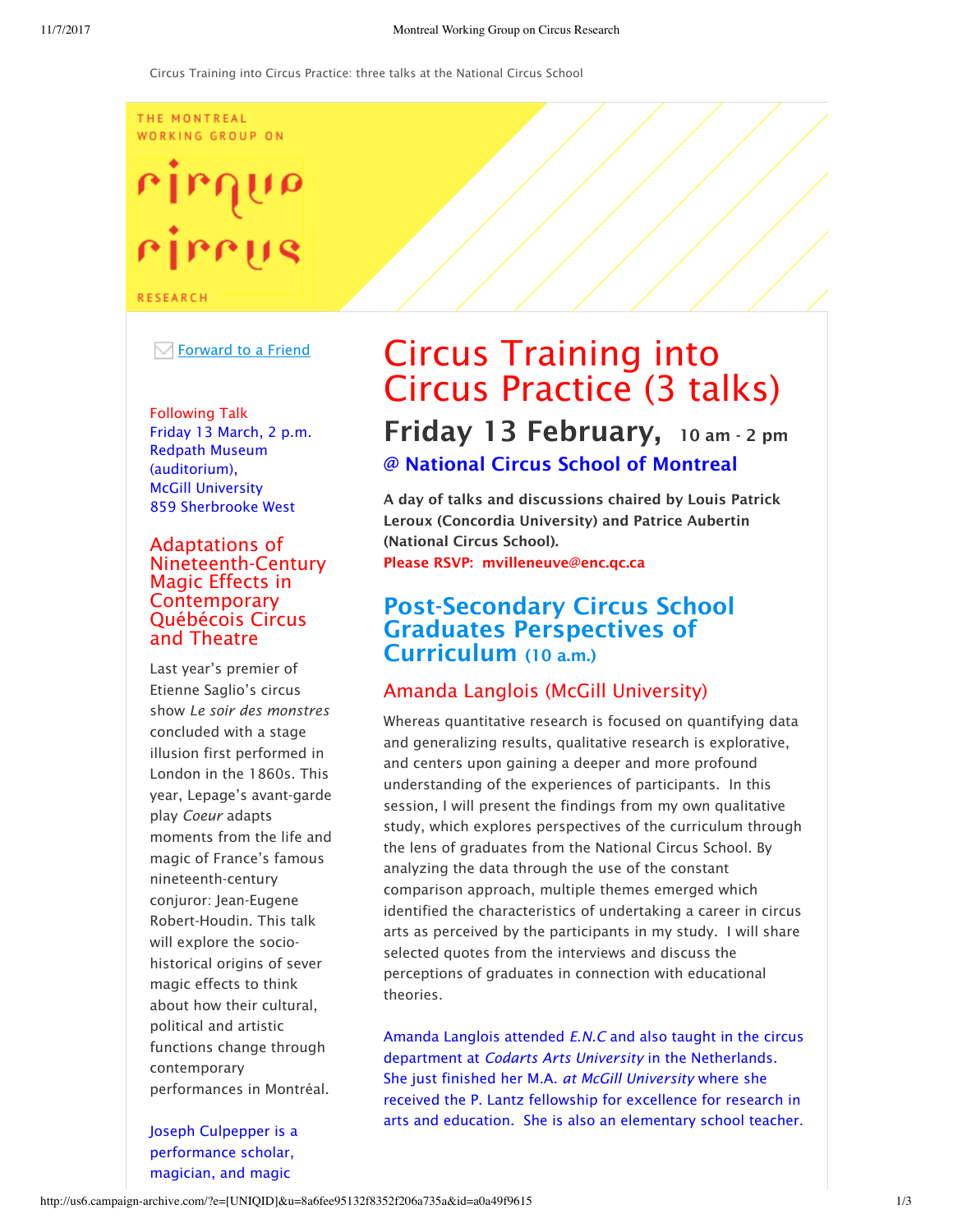consultant. He recently completed a PhD in comparative literature at the University of Toronto. His dissertation, "Reception and Adaptation: Magic Effects, Mysteries and Con Games," analyzes how individuals experience magic through various media. Joseph currently teaches magic as practicebased research at the National Circus School in Montréal and is a visiting scholar at McGill's English department.

### 'Knowing, Doing, Being' How circus novices become practitioners (10:50 a.m.)

#### Prof. Ron Beadle (Northumbria University, UK)

To become a circus artist is to undergo a series of interconnected transformations through which people become 'circus' as they acquire the knowledge and skills they need to practice circus arts. The circus thus provides a compelling example of work inscribed on its practitioners' identities as well as their bodies that might be understood as identity work (Ybema et al 2009); a mode of being (Sandberg and Pinnington 2009) and a practice-based moral character (MacIntyre 2000). But how might we explore the emergence of such self-understanding and its composition? This talk will make some suggestions.

Ron Beadle is Professor of Organization and Business Ethics at Northumbria University, England. He has been widely published in the field of virtue ethics and has lectured in universities internationally. A descendant of the Hungarian Konyot circus family, Ron's empirical research in the travelling circus has been published in leading academic journals including *The Journal of Business Ethics*. Ron convenes the Circus Research Network (Britain and Ireland).

- Lunch on premises (pay your own) -

# Hybridity and Contemporary Circus Arts: Training for a new hybridity of performance in the circus arts. (1:15 p.m.)

#### Jon Burtt (Macquarie University, Australia)

A glance at the curriculum vitae of many early career contemporary circus artists shows the increasing wide range of professional circus arts practice. Circus artists graduating from established circus schools such as ÉNC in Canada or NICA in Australia are now being asked to perform not only in a multiplicity of disciplines, but also in contexts which can range from working with physical and visual theatre companies, to mainstream contemporary circus companies, to small experimental collectives. This multi-disciplinary career trajectory is increasingly becoming the norm rather than the exception and Jon Burtt, who himself works across the fields of dance, physical theatre and circus, argues that current circus arts training needs to adapt from the traditional specialist behavioral approach still predominant in much circus arts training and now move to embrace this new hybridity.

Jon is a performer, choreographer, director, teacher and